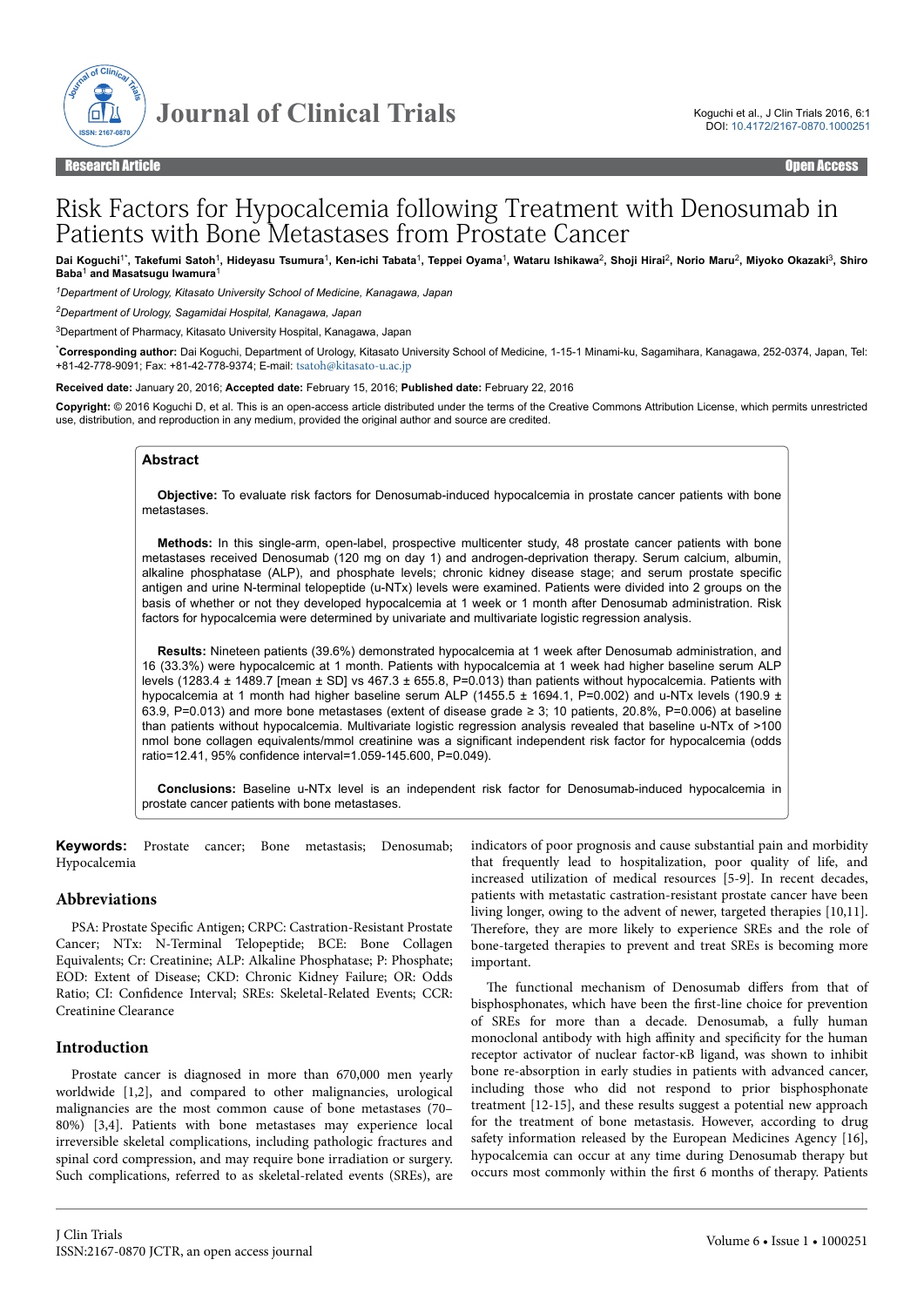with severe renal impairment (creatinine clearance of <30 ml/min) or who are on dialysis are at greater risk of developing hypocalcemia. Нe United States Food and Drug Administration released prescribing information indicating that Denosumab can cause severe symptomatic hypocalcemia, and fatal cases have been reported [17]. In addition, the Japanese Ministry of Health, Labour and Welfare called attention to serious hypocalcemia resulting from Denosumab administration [18].

However, information about the incidence of and risk factors for hypocalcemia associated with Denosumab treatment is limited. In this study, we evaluated the risk factors for the development of hypocalcemia after treatment with Denosumab for the prevention of skeletal complications in prostate cancer patients with bone metastases.



Figure 1: Study design. Sixty-nine patients with radiologically documented bone metastases from prostate cancer who were treated with androgen-deprivation therapy and denosumab (120 mg) were analyzed. Patients who received medicines that affect serum calcium levels or who had a history of parathyroid disorder or hypercalcemia were excluded from the study (n=29). The remaining 48 patients were divided into 2 groups on the basis of whether hypocalcemia developed at 1 week after the administration of denosumab. Then at 1 month after the administration, patients were divided into 2 groups on the basis of whether hypocalcemia developed. During the observation period, vitamin D and calcium supplements were initiated soon after hypocalcemia (any grade) was detected, and denosumab was withdrawn until the serum calcium level returned to the normal range.

## **Patients and Methods**

## **Patients**

We analyzed data for 69 consecutive patients who had radiologically documented bone metastases from prostate cancer and who were treated with initial subcutaneously injected Denosumab (120 mg) on

day 1 at Kitasato University Hospital or Sagamidai Hospital from May 2012 to May 2013.

Patients were excluded if they were receiving calcitonin hydrochloride, thalidomide, a calcium salt, vitamin D, or vitamin K or if they had a history of parathyroid disorder or hypercalcemia (adjusted serum calcium concentration of >10.2 mg/dl) before administration of Denosumab. A total of 48 patients were deemed eligible for the study (Figure 1).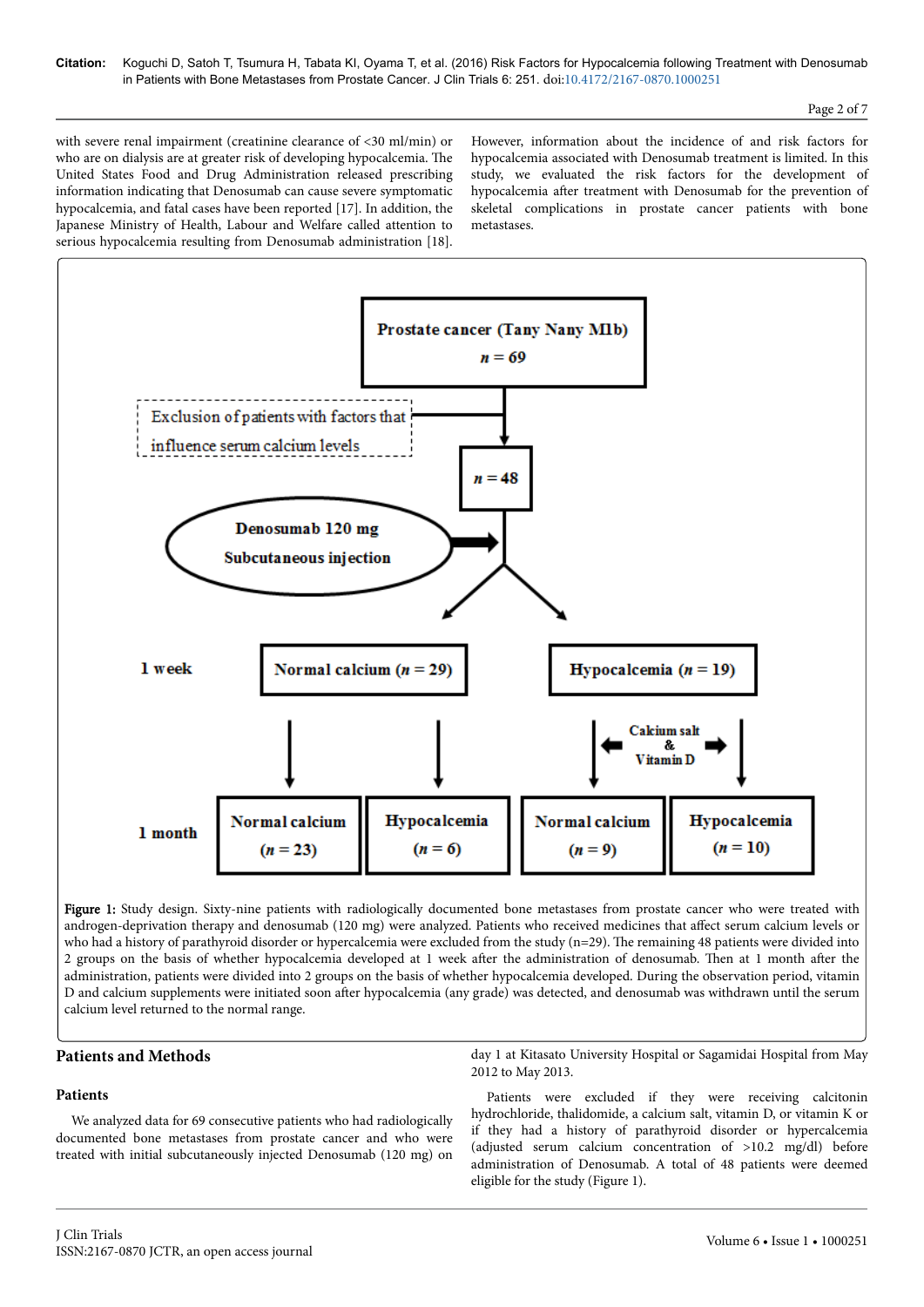The study protocol and informed consent documents were reviewed and approved by an Institutional Review Board of Kitasato University Hospital and Sagamidai Hospital. The study was conducted in accordance with the ethical principles outlined in the Declaration of Helsinki, in accordance with ICH Good Clinical Practice guidelines and with applicable regulatory requirements, and in compliance with the protocol.

#### **Study design**

This study was a single-arm, open-label, prospective multicenter study of patients with prostate cancer with bone metastases. Fortyeight eligible patients received Denosumab injected subcutaneously at a dose of 120 mg on day 1. Androgen-deprivation therapy was used in all cases. During the observation, vitamin D and calcium supplements were introduced as soon as any grade of hypocalcemia was found and the drug had been withdrawn until serum calcium level returned to normal range (Figure 1).

#### **Study endpoints and evaluations**

The primary endpoint was the occurrence of hypocalcemia 1 week and 1 month after the administration of Denosumab. Then risk factors for Denosumab-induced hypocalcemia in patients with bone metastases from prostate cancer were evaluated.

The following patient characteristics and laboratory data were collected at baseline: age at the start of Denosumab treatment; Gleason score; androgen sensitivity status (castration-resistant prostate cancer or not); history of treatment or prevention of SREs (zoledronic acid hydrate or none); serum concentrations of calcium, albumin alkaline phosphatase (ALP), phosphate and prostatic specific antigen (PSA); urine N-terminal telopeptide (uNTX) level; extent of disease (EOD; i.e., extent of bone metastasis on initial bone scan); and chronic kidney disease (CKD) stage. The EOD was classified by the method of Soloway et al. [19]: EOD 0, normal; EOD 1, bone metastases, <6 lesions; EOD 2, bone metastases, 6–20 lesions; EOD 3, bone metastases, >20 but less than superscan; and EOD 4, superscan (75% of ribs, vertebrae, and pelvic bones had lesions). CKD was classified according to the guidelines introduced by the National Kidney Foundation Kidney Disease Outcomes Quality Initiative in 200220). Нen serum concentrations of calcium, albumin, ALP and phosphate were monitored 1 week and 1 month after the admistration of Denosumab. Urine NTx and serum PSA were examined 1 month after that.

If the serum albumin level was less than 4.0 mg/dl, an adjusted serum calcium level was calculated according to the following equation: adjusted serum calcium level=serum calcium level (mg/dl) +4.0-serum albumin level (mg/dl). Serum calcium level was assessed according to the National Cancer Institute Common Toxicity Criteria (ver. 4.0); the two institutes set the lower limit of normal for serum calcium as 8.8 mg/dl and the upper limit as 10.2 mg/dl.

## **Statistical analysis**

Data are reported as number of patients and percentage or as median or mean. At 1 week after Denosumab administration and again at 1 month after Denosumab administration, patients were divided into 2 groups on the basis of whether or not hypocalcemia had developed. Нe t test was used for 2-group comparisons with respect to age; serum PSA, calcium, ALP, and phosphate levels; and u-NTx level. Pearson's chi-square test was adopted for comparisons with respect to the number of patients with castration-resistant prostate cancer, with an EOD of  $\geq$  3, or with a history of receiving zoledronic acid hydrate. The Mann-Whitney U test and the Fisher test were used for

comparisons with respect to Gleason score and number of patients with  $CKD \geq 3$ , respectively. In addition, the associations between hypocalcemia caused by Denosumab and various clinical factors were evaluated by means of multivariate logistic regression analysis. Odds ratios and 95% confidence intervals were determined for each factor. A P value of <0.05 was considered statistically significant in all the analyses. Statistical analyses were performed using SPSS statistical software (version 13.0; SPSS Japan Inc., Tokyo, Japan).

# **Results**

Characteristics at baseline of 48 consecutive patients treated with Denosumab were evaluated (Table 1). Нe mean age was 72.3 years (range 49-89 years). 25% of the patients had CKD  $\geq$  3, and 37.5% had an  $FOD$  of  $> 3$ .

| Characteristic                                                                         | Value <sup>a</sup> |  |  |  |  |
|----------------------------------------------------------------------------------------|--------------------|--|--|--|--|
| Age at start of denosumab treatment, years                                             | 72.3 (49-89)       |  |  |  |  |
| Serum PSA, ng/ml                                                                       | 415.1 (4.04-8278)  |  |  |  |  |
| Gleason score $\geq 8$                                                                 | 36 (75)            |  |  |  |  |
| <b>CRPC</b>                                                                            | 19 (39.6)          |  |  |  |  |
| Zoledronic acid hydrate                                                                | 16 (33)            |  |  |  |  |
| Serum calcium, mg/dl                                                                   | $9.3(8.8-10.3)$    |  |  |  |  |
| Urine NTx, nmol BCE/mmol Cr                                                            | 105.6 (7.4-829.8)  |  |  |  |  |
| Serum ALP, IU/L                                                                        | 790.3 (150-6073)   |  |  |  |  |
| Serum P, mg/dl                                                                         | $3.3(2.0-4.0)$     |  |  |  |  |
| $EOD \geq 3$                                                                           | 18 (37.5)          |  |  |  |  |
| $CKD \geq 3$                                                                           | 12(25)             |  |  |  |  |
| <sup>a</sup> Unless otherwise stated, values are medians with ranges in parentheses or |                    |  |  |  |  |

numbers of patients with percentages in parentheses.

| Hypocalcemia grade  | No. of patients (%) |           |  |  |  |
|---------------------|---------------------|-----------|--|--|--|
|                     | 1 week              | 1 month   |  |  |  |
| Grade 1 (8.0-8.7)   | 13(27.1)            | 13(27.1)  |  |  |  |
| Grade 2 (7.0-7.9)   | 6(12.5)             | 1(2.1)    |  |  |  |
| Grade 3 (6.0-6.9)   | 0                   | 2(4.2)    |  |  |  |
| Grade $4$ ( $5.0$ ) | 0                   | 0         |  |  |  |
| Grade 5 (death)     | 0                   | 0         |  |  |  |
| Total (%)           | 19 (39.6)           | 16 (33.3) |  |  |  |

Table 2: Numbers of patients with hypocalcemia at 1 week and 1 month after denosumab administration, by grade. Table shows that denosumab-induced hypocalcemia occurred soon after its administration and was found in more than one-third of all patients.

The numbers of patients with hypocalcemia at 1 week and 1 month after Denosumab administration are shown in Table 2. Nineteen patients (39.6%) demonstrated hypocalcemia at 1 week and 16 patients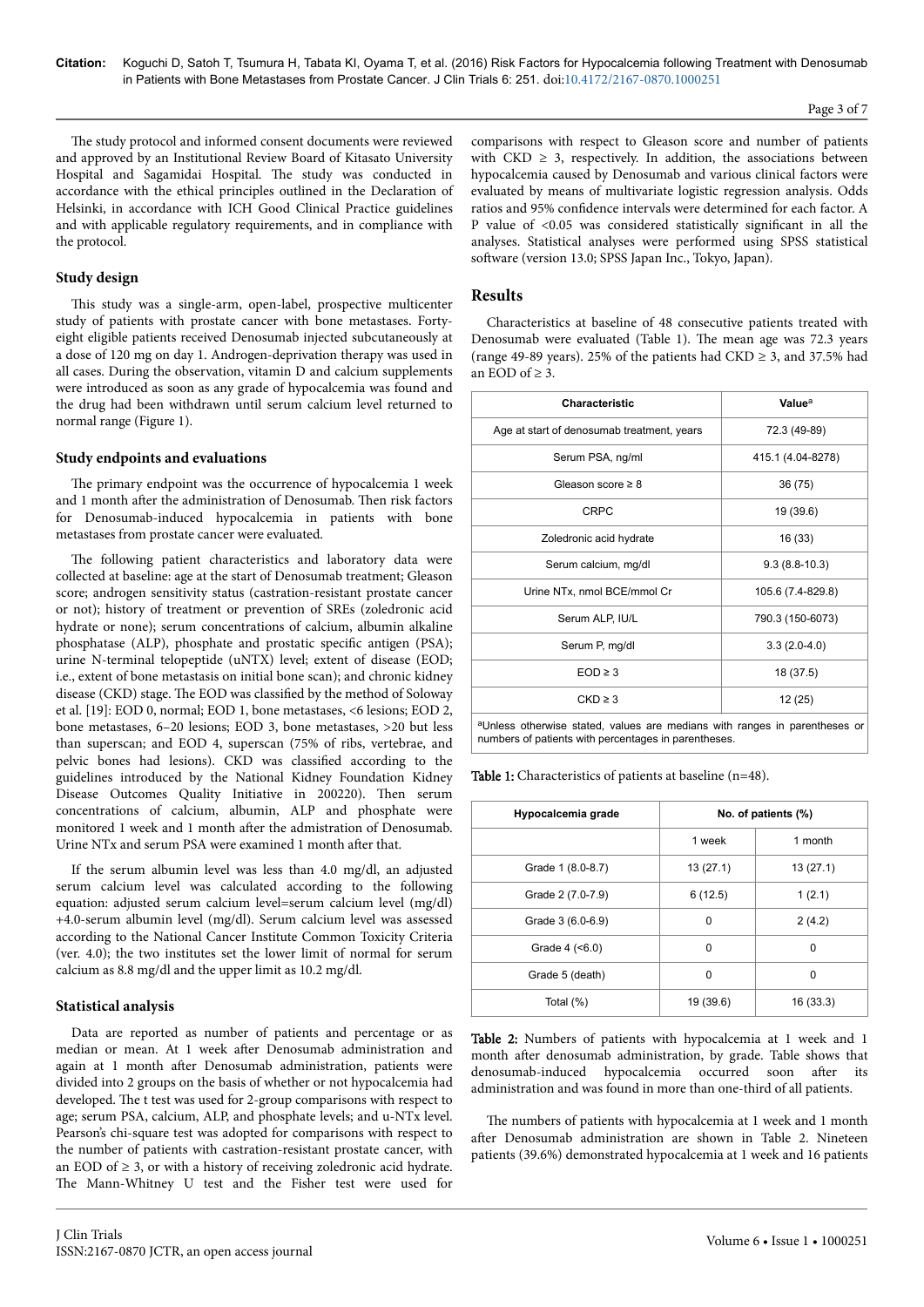(33.3%) at 1 month. Symptomatic hypocalcemia was not found in any of the patients.

The patients with hypocalcemia at 1 week after Denosumab administration had higher baseline serum ALP than the patients who did not have hypocalcemia at 1 week (658  $\pm$  1694.1 [mean  $\pm$  SD] vs.  $339 \pm 0.4$ ). Univariate logistic regression analysis of data obtained at 1 week after the administration of Denosumab demonstrated that a baseline u-NTx level of  $\geq 100$  nmol bone collagen equivalents /mmol creatinine (nmol BCE/mmol Cr) and a baseline serum ALP level of  $\geq$ 500 IU/L were significant risk factors for hypocalcemia (odds ratio [OR]=7.875, 95% confidence interval [CI]=1.421-43.640 and OR=10.710, 95% CI=2.620-43.810, respectively). Multivariate logistic regression analysis showed that a baseline serum ALP level of  $\geq 500$ IU/L was an independent risk factor for hypocalcemia at 1 week after the administration of Denosumab (OR=7.596, 95% CI=1.542-37.410).

At 1 month after Denosumab administration, compared to patients who did not have hypocalcemia, patients who did have hypocalcemia had higher baseline serum ALP and baseline u-NTx (1455.5 ± 1694.1

[mean  $\pm$  SD] vs.190.9  $\pm$  63.9, respectively). In addition, the percentage of patients with EOD of  $\geq$  3 at baseline was higher in the hypocalcemic group than in the non-hypocalcemic group (10 patients [62.5% ] vs 8 patients [25.0%]). Univariate logistic regression analysis of the data at 1 month after Denosumab administration demonstrated that a u-NTx level of ≥ 100 nmol BCE/mmol Cr, a serum ALP level of ≥ 500 IU/L, and an EOD of  $\geq$  3 were significant risk factors for hypocalcemia (OR=31.000, 95% CI=3.368–285.300; OR=7.222, 95% CI=1.879-27.750; and OR=5.000, 95% CI=1.376-18.170, respectively). Upon multivariate analysis, only a u-NTx level of  $\geq 100$  nmol BCE/ mmol Cr was an independent risk factor for hypocalcemia (OR=12.410, 95% CI=1.059-145.600).

In patients with grade 2 or 3 hypocalcemia at either 1 week or 1 month after Denosumab administration (8 patients, 16.7%), serum calcium levels returned to the normal range within 1 to 4 months after Denosumab administration (Figure 2). Нe median time from first observation of hypocalcemia to return to the normal range was 42 days (range 28-105 days).



Figure 2: Time course of serum calcium level in patients with grade 2 (solid lines) or grade 3 (broken lines) hypocalcemia. Serum calcium levels returned to the normal range upon supplementation with vitamin D and calcium. Data for case 1 at 16 weeks were unavailable owing to the patient's death. Нe solid horizontal lines show the boundaries of the normal range of serum calcium.

## **Discussion**

Hypocalcemia is a common adverse effect of bone-modifying agents such as bisphosphonates and Denosumab [20-22]. In a randomized phase 2 study of Denosumab and a bisphosphonate (pamidronate or zoledronic acid) in patients with multiple malignancies with bone involvement, 6 of 74 patients (8%) treated with Denosumab developed grade 3 hypocalcemia, and 1 patient (1%) developed grade 4 hypocalcemia; in contrast, there was only 1 patient with grade 3 hypocalcemia among 37 patients (3%) treated with a bisphosphonate [14]. In a phase 3 trial comparing Denosumab with zoledronic acid, hypocalcemia developed in 13% of patients on Denosumab and in 6% of patients on zoledronic acid; grade 3 hypocalcemia occurred in 5% and 1% of the Denosumab and zoledronic acid groups, respectively [23]. The results of these randomized control trials indicate that Denosumab use may increase the risk of hypocalcemia more than bisphosphonate use.

Recently, Lechner et al., [21] retrospectively examined the incidence and management of hypocalcemia among patients with bone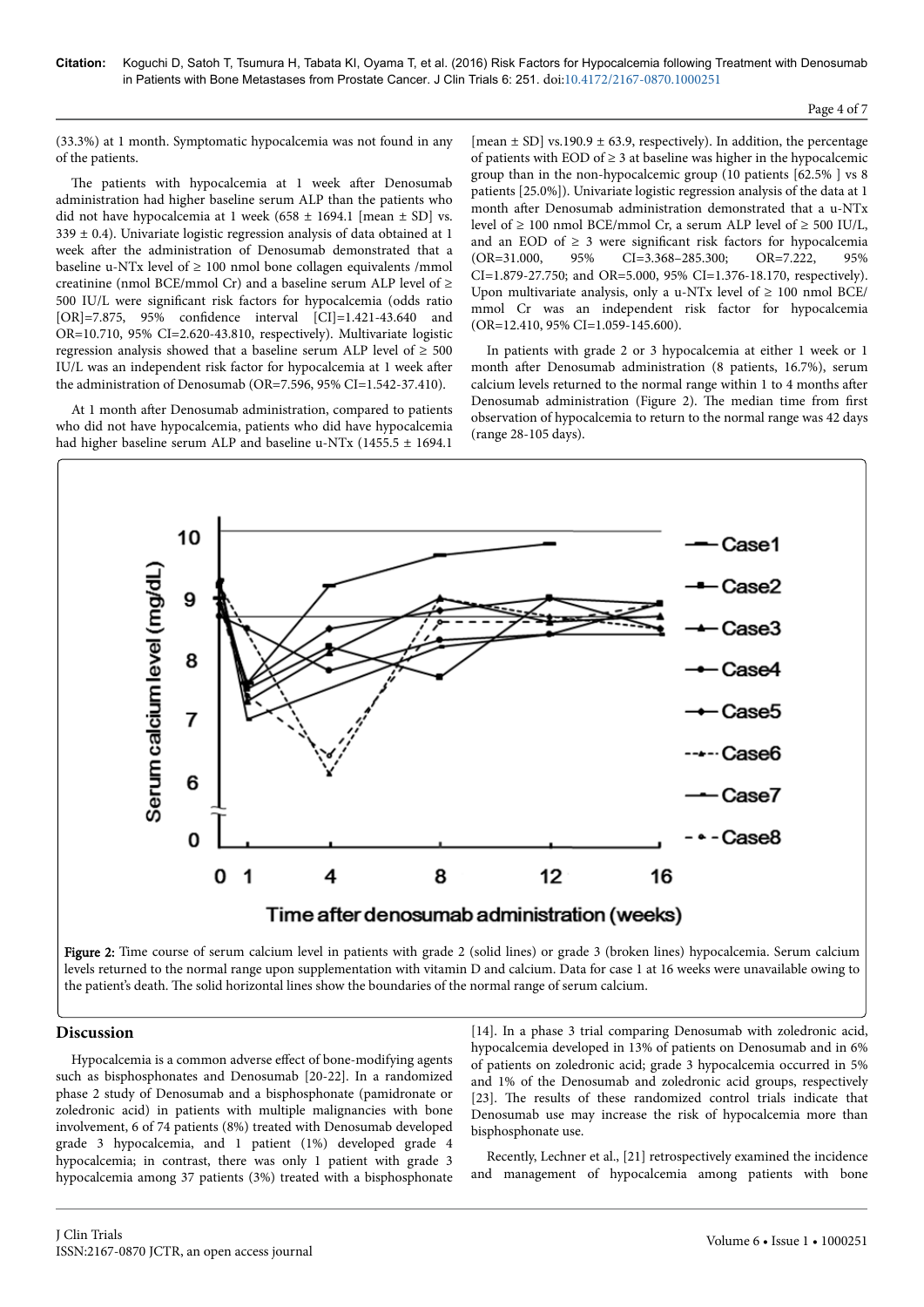## Page 5 of 7

metastases treated with Denosumab. As indicated by Common Terminology Criteria for Adverse Events grading, 17 (32.7%) patients experienced up to grade 1 hypocalcemia, 4 (7.7%) patients experienced up to grade 2 hypocalcemia, 4 (7.7%) patients experienced up to grade 3 hypocalcemia, and 1 (2.9%) patient experienced up to grade 4 hypocalcemia. In our study of Japanese patients, 39.6% developed hypocalcemia of grade 1 or greater after Denosumab administration. The incidence of hypocalcemia in the Japanese patients in our study was higher than that in previously reported randomized control trials [14,23] and close to that reported by Lechner et al., indicating that in standard practice, patients with bone metastases may have a higher likelihood of developing hypocalcemia.

As reported by the US Food and Drug Administration [17], an increased risk of hypocalcemia has been observed in clinical trials of patients with renal dysfunction, and the risk is particularly high among patients with severe dysfunction (that is, patients with a creatinine clearance of <30 ml/min or who were on dialysis). Нe Japanese

Ministry of Health, Labour and Welfare [18] has reported that patients with severe renal dysfunction have an increased risk of hypocalcemia after Denosumab injection. However, the risk factors for the development of hypocalcemia following Denosumab in patients with bone metastases have not been studied in detail. In a retrospective review of the records of patients who had received Denosumab, univariate logistic regression analysis illuminated that the patients without a history of receiving zoledronic acid before Denosumab or with low creatinine clearance (CCr) were found to have a high risk of hypocalcemia (P=0.040 and 0.030, respectively) [24]. The cut off value of CCr was 50.4 mL/min calculated by receiver-operator characteristics curves. Furthermore, multivariate logistic regression analysis showed that non-administration of zoledronic acid (OR=10.430, P =0.040) and CCr less than 50.0 ml/min (OR= 5.900, P=0.040) were independent risk factors for hypocalcemia caused by Denosumab.

|                                       | <b>Univariate</b> |             |       | <b>Multivariate</b> |             |       |
|---------------------------------------|-------------------|-------------|-------|---------------------|-------------|-------|
|                                       | OR                | 95% CI      | P     | OR.                 | 95% CI      | P     |
| Age, years                            | 1.019             | 0.953-1.088 | 0.584 |                     |             |       |
| Serum PSA, ng/ml                      | 0.999             | 0.998-1.001 | 0.484 |                     |             |       |
| Gleason score $\geq 8$                | 2.4               | 0.556-10.36 | 0.24  |                     |             |       |
| <b>CRPC</b>                           | 0.826             | 0.251-2.715 | 0.753 |                     |             |       |
| Zoledronic acid hydrate               | 0.877             | 0.255-3.012 | 0.834 |                     |             |       |
| Serum calcium <9.0 mg/dl              | 1.667             | 0.362-7.672 | 0.511 |                     |             |       |
| Urine NT $x \ge 100$ nmol BCE/mmol Cr | 7.875             | 1.421-43.64 | 0.018 | 2.316               | 0.300-17.86 | 0.42  |
| Serum ALP ≥500 IU/L                   | 10.71             | 2.620-43.81 | 0.01  | 7.596               | 1.542-37.41 | 0.012 |
| $EOD \geq 3$                          | 2.917             | 0.866-9.823 | 0.08  |                     |             |       |
| $CKD \geq 3$                          | 0.224             | 0.043-1.168 | 0.075 |                     |             |       |

Table 3: Logistic regression analysis of risk factors for denosumab-induced hypocalcemia at 1 week after administration.

Chronic renal failure with a reduction in glomerular filtration rate may present with decreased production of 1,25-dihydroxyvitamin D, and absorption of calcium in the enteron can be reduced owing to the inactivation of vitamin D. However, in our study, low CCr did not correlate with an increased risk of hypocalcemia. Нerefore, although renal dysfunction may be a risk factor for hypocalcemia, it may not be a strong risk factor compared to massive bone metastatic burden that was often observed in patients with elevated bone turnover as our multivariate analysis results revealed that u-NTx level was a significant independent risk factor for the development of hypocalcemia.

The body calcium pool is made up of the plasma calcium in rapid exchange largely with the calcium in bone mineral [25], and this dynamic equilibration verges to bone mineral under accelerated bone metabolism. In patients with elevated bone turnover, we believe that Denosumab administration rapidly suppresses bone turnover, and the result is a decrease in the supply of calcium to the plasma from bone. In fact, the results of the present study demonstrates that pretreatment factors of a serum ALP level of  $\geq$  500 IU/ml, an EOD of  $\geq$  3, and a u-NTx level of  $\geq 100$  nmol BCE/mmol Cr were positively correlated with hypocalcemia induced by Denosumab (Tables 3 and 4). Therefore, massive bone metastatic burden may affect serum calcium homeostasis

after Denosumab administration. However, serum calcium levels recovered to normal in all cases within 16 weeks (Figure 2). This finding indicates that early monitoring of serum calcium is crucial for determining whether the continued use of Denosumab is safe.

The timing of the occurrence of hypocalcemia after Denosumab administration is becoming clearer. Lechner et al., [21] reported the median time from the first Denosumab injection to the occurrence of grade 2 hypocalcemia was 16 days. We found that 8 patients developed grade 2 or 3 hypocalcemia during the study period, and among these, 6 patients (75%) had confirmed hypocalcemia at 1 week after Denosumab administration. This is a key point for clinicians; that is, our findings suggest that calcium levels should be monitored not only before the first administration but also in the early phase of treatment, especially at around 1 week after the first dose of Denosumab.

The current study had some limitations. First, prophylactic administration of calcium and vitamin D supplements was not covered by health insurance in Japan during the study period, and this fact might have resulted in a high incidence of hypocalcemia. Second, the sample size was relatively small, and there was only a single arm. Large-scale prospective trials are needed.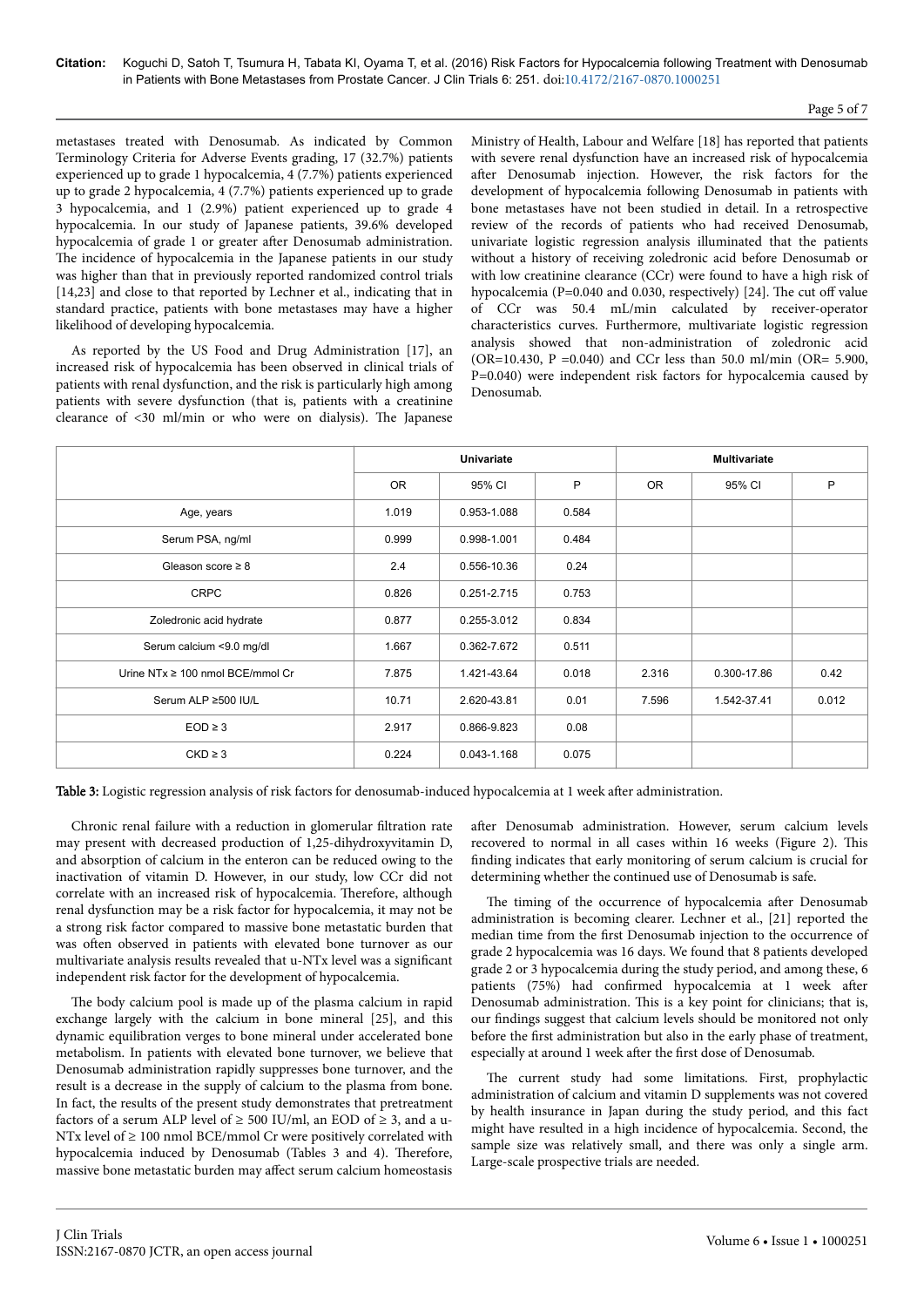Page 6 of 7

|                                       | <b>Univariate</b> |             |       | <b>Multivariate</b> |             |       |
|---------------------------------------|-------------------|-------------|-------|---------------------|-------------|-------|
|                                       | <b>OR</b>         | 95% CI      | P     | OR.                 | 95% CI      | P     |
| Age, years                            | 1.017             | 0.950-1.090 | 0.62  |                     |             |       |
| Serum PSA, ng/ml                      | 1                 | 0.998-1.001 | 0.528 |                     |             |       |
| Gleason score $\geq 8$                | 1.696             | 0.389-7.398 | 0.482 |                     |             |       |
| <b>CRPC</b>                           | 0.877             | 0.255-3.012 | 0.834 |                     |             |       |
| Zoledronic acid hydrate               | 1.988             | 0.568-6.958 | 0.285 |                     |             |       |
| Serum calcium <9.0 mg/dl              | 0.619             | 0.110-3.483 | 0.586 |                     |             |       |
| Urine NT $x \ge 100$ nmol BCE/mmol Cr | 31                | 3.368-285.3 | 0.002 | 12.41               | 1.059-145.6 | 0.049 |
| Serum ALP $\geq$ 500 IU/L             | 7.222             | 1.879-27.75 | 0.004 | 2.514               | 0.466-13.57 | 0.283 |
| $EOD \geq 3$                          | 5                 | 1.376-18.17 | 0.014 | 2.521               | 0.538-11.81 | 0.24  |
| $CKD \geq 3$                          | 0.314             | 0.060-1.652 | 0.171 |                     |             |       |

Table 4: Logistic regression analysis of risk factors for denosumab-induced hypocalcemia at 1 month after administration.

## **Conclusion**

This is the first report on the risk factors contributing to the development of hypocalcemia after Denosumab administration in patients with bone metastases from prostate cancer. Multivariate analysis revealed that beseline u-NTx level was an independent risk factor for hypocalcemia and that patients with high baseline u-NTx levels should be monitored for hypocalcemia after the first dose of Denosumab.

## **Conflict of Interest**

The authors declare the following financial potential conflicts of interest with respect to the research, authorship, and/or publication of this article: Dr. Satoh received speaking fees from Daiichi Sankyo Co Ltd., Astra Zeneca, and Janssen Pharmaceutical K.K.

## **References**

- 1. Siegel R, Ma J, Zou Z, Jemal A (2014) Cancer statistics, 2014. CA Cancer J Clin 64: 9-29.
- 2. [Boyle P, Severi G, Giles GG \(2003\)](http://www.ncbi.nlm.nih.gov/pubmed/12735498) Нe epidemiology of prostate cancer. [Urol Clin North Am 30: 209-217.](http://www.ncbi.nlm.nih.gov/pubmed/12735498)
- 3. [Rajarubendra N, Bolton D, Lawrentschuk N \(2010\) Diagnosis of bone](http://www.ncbi.nlm.nih.gov/pubmed/20346492) [metastases in urological malignancies--an update. Urology 76: 782-790.](http://www.ncbi.nlm.nih.gov/pubmed/20346492)
- 4. [Saad F, Clarke N, Colombel M \(2006\) Natural history and treatment of](http://www.ncbi.nlm.nih.gov/pubmed/16431012) [bone complications in prostate cancer. Eur Urol 49: 429-440.](http://www.ncbi.nlm.nih.gov/pubmed/16431012)
- 5. [Yokomizo A, Koga H, Shinohara N, Miyahara T, Machida N, et al. \(2010\)](http://www.ncbi.nlm.nih.gov/pubmed/20202004) [Skeletal-related events in urological cancer patients with bone metastasis:](http://www.ncbi.nlm.nih.gov/pubmed/20202004) [a multicenter study in Japan. Int J Urol 17: 332-336.](http://www.ncbi.nlm.nih.gov/pubmed/20202004)
- 6. [Poon M, Zeng L, Zhang L, Lam H, Emmenegger U, et al. \(2013\)](http://www.ncbi.nlm.nih.gov/pubmed/23582277) [Incidence of skeletal-related events over time from solid tumour bone](http://www.ncbi.nlm.nih.gov/pubmed/23582277) [metastases reported in randomised trials using bone-modifying agents.](http://www.ncbi.nlm.nih.gov/pubmed/23582277) [Clin Oncol \(R Coll Radiol\) 25: 435-444.](http://www.ncbi.nlm.nih.gov/pubmed/23582277)
- 7. [Costa L, Badia X, Chow E, Lipton A, Wardley A \(2008\) Impact of skeletal](http://www.ncbi.nlm.nih.gov/pubmed/18392862) [complications on patients' quality of life, mobility, and functional](http://www.ncbi.nlm.nih.gov/pubmed/18392862) [independence. Support Care Cancer 16: 879-889.](http://www.ncbi.nlm.nih.gov/pubmed/18392862)
- 8. [Lage MJ, Barber BL, Harrison DJ, Jun S \(2008\)](http://www.ncbi.nlm.nih.gov/pubmed/18471035) Нe cost of treating [skeletal-related events in patients with prostate cancer. Am J Manag Care](http://www.ncbi.nlm.nih.gov/pubmed/18471035) [14: 317-322.](http://www.ncbi.nlm.nih.gov/pubmed/18471035)
- 9. [Izumi K, Mizokami A, Itai S, Shima T, Shigehara K, et al. \(2013\) Increases](http://www.ncbi.nlm.nih.gov/pubmed/21599822) [in bone turnover marker levels at an early phase](http://www.ncbi.nlm.nih.gov/pubmed/21599822) after starting zoledronic [acid predicts skeletal-related events in patients with prostate cancer with](http://www.ncbi.nlm.nih.gov/pubmed/21599822) [bone metastasis BJU Int 109: 394-400.](http://www.ncbi.nlm.nih.gov/pubmed/21599822)
- 10. [Coleman R, Gnant M, Morgan G, Clezardin P \(2012\)](http://www.ncbi.nlm.nih.gov/pubmed/22752060) Effects of bone[targeted agents on cancer progression and mortality. J Natl Cancer Inst](http://www.ncbi.nlm.nih.gov/pubmed/22752060) [104: 1059-1067.](http://www.ncbi.nlm.nih.gov/pubmed/22752060)
- 11. [Satoh T, Uemura H, Tanabe K, Nishiyama T, Terai A, et al. \(2014\) A phase](http://www.ncbi.nlm.nih.gov/pubmed/25425730) [2 study of abiraterone acetate in Japanese men with metastatic castration](http://www.ncbi.nlm.nih.gov/pubmed/25425730)[resistant prostate cancer who had received docetaxel-based](http://www.ncbi.nlm.nih.gov/pubmed/25425730) [chemotherapy. Jpn J Clin Oncol 44: 1206-1215.](http://www.ncbi.nlm.nih.gov/pubmed/25425730)
- 12. Kurata T, Nakagawa K (2012) Efficacy [and safety of denosumab for the](http://www.ncbi.nlm.nih.gov/pubmed/22701037) [treatment of bone metastases in patients with advanced cancer. Jpn J Clin](http://www.ncbi.nlm.nih.gov/pubmed/22701037) [Oncol 42: 663-669.](http://www.ncbi.nlm.nih.gov/pubmed/22701037)
- 13. [Akahane K, Hirokawa K \(2014\) Strategy of Daiichi Sankyo discovery](http://www.ncbi.nlm.nih.gov/pubmed/24459194) [research in oncology. Jpn J Clin Oncol 44: 109-115.](http://www.ncbi.nlm.nih.gov/pubmed/24459194)
- 14. [Fizazi K, Lipton A, Mariette X, Body JJ, Rahim Y, et al. \(2009\)](http://www.ncbi.nlm.nih.gov/pubmed/19237632) [Randomized phase II trial of denosumab in patients with bone metastases](http://www.ncbi.nlm.nih.gov/pubmed/19237632) [from prostate cancer, breast cancer, or other neoplasms](http://www.ncbi.nlm.nih.gov/pubmed/19237632) after intravenous [bisphosphonates. J Clin Oncol 27: 1564-1571.](http://www.ncbi.nlm.nih.gov/pubmed/19237632)
- 15. [Smith MR, Egerdie B, Hernández Toriz N, Feldman R, Tammela TL, et al.](http://www.ncbi.nlm.nih.gov/pubmed/19671656) [\(2009\) Denosumab in men receiving androgen-deprivation therapy for](http://www.ncbi.nlm.nih.gov/pubmed/19671656) [prostate cancer. N Engl J Med 361: 745-755.](http://www.ncbi.nlm.nih.gov/pubmed/19671656)
- 16. [http://www.ema.europa.eu/docs/en\\_GB/document\\_library/EPAR\\_-](http://www.ema.europa.eu/docs/en_GB/document_library/EPAR_-_Product_Information/human/002173/WC500110381.pdf) [\\_Product\\_Information/human/002173/WC500110381.pdf](http://www.ema.europa.eu/docs/en_GB/document_library/EPAR_-_Product_Information/human/002173/WC500110381.pdf).
- 17. [http://www.fda.gov/Safety/MedWatch/SafetyInformation/](http://www.fda.gov/Safety/MedWatch/SafetyInformation/ucm343116.htm) [ucm343116.htm.](http://www.fda.gov/Safety/MedWatch/SafetyInformation/ucm343116.htm)
- 18. <http://www.mhlw.go.jp/stf/houdou/2r9852000002jjwe>.
- 19. [Soloway MS, Hardeman SW, Hickey D, Raymond J, Todd B, et al. \(1988\)](http://www.ncbi.nlm.nih.gov/pubmed/3334948) Stratification [of patients with metastatic prostate cancer based on extent](http://www.ncbi.nlm.nih.gov/pubmed/3334948) [of disease on initial bone scan. Cancer 61: 195-202.](http://www.ncbi.nlm.nih.gov/pubmed/3334948)
- 20. [National Kidney Foundation \(2002\) K/DOQI clinical practice guidelines](http://www.ncbi.nlm.nih.gov/pubmed/11904577) [for chronic kidney disease: evaluation,](http://www.ncbi.nlm.nih.gov/pubmed/11904577) classification, and stratification. [Am J Kidney Dis 39: S1-266.](http://www.ncbi.nlm.nih.gov/pubmed/11904577)
- 21. [Lechner B, DeAngelis C, Jamal N, Emmenegger U, Pulenzas N, et al.](http://www.ncbi.nlm.nih.gov/pubmed/24515277) (2014) The effects [of denosumab on calcium](http://www.ncbi.nlm.nih.gov/pubmed/24515277) profiles in advanced cancer [patients with bone metastases. Support Care Cancer 22: 1765-1771.](http://www.ncbi.nlm.nih.gov/pubmed/24515277)
- 22. [Gartrell BA, Coleman RE, Fizazi K, Miller K, Saad F, et al. \(2014\)](http://www.ncbi.nlm.nih.gov/pubmed/23706567) [Toxicities following treatment with bisphosphonates and receptor](http://www.ncbi.nlm.nih.gov/pubmed/23706567) [activator of nuclear factor-κB ligand inhibitors in patients with advanced](http://www.ncbi.nlm.nih.gov/pubmed/23706567) [prostate cancer. Eur Urol 65: 278-286.](http://www.ncbi.nlm.nih.gov/pubmed/23706567)